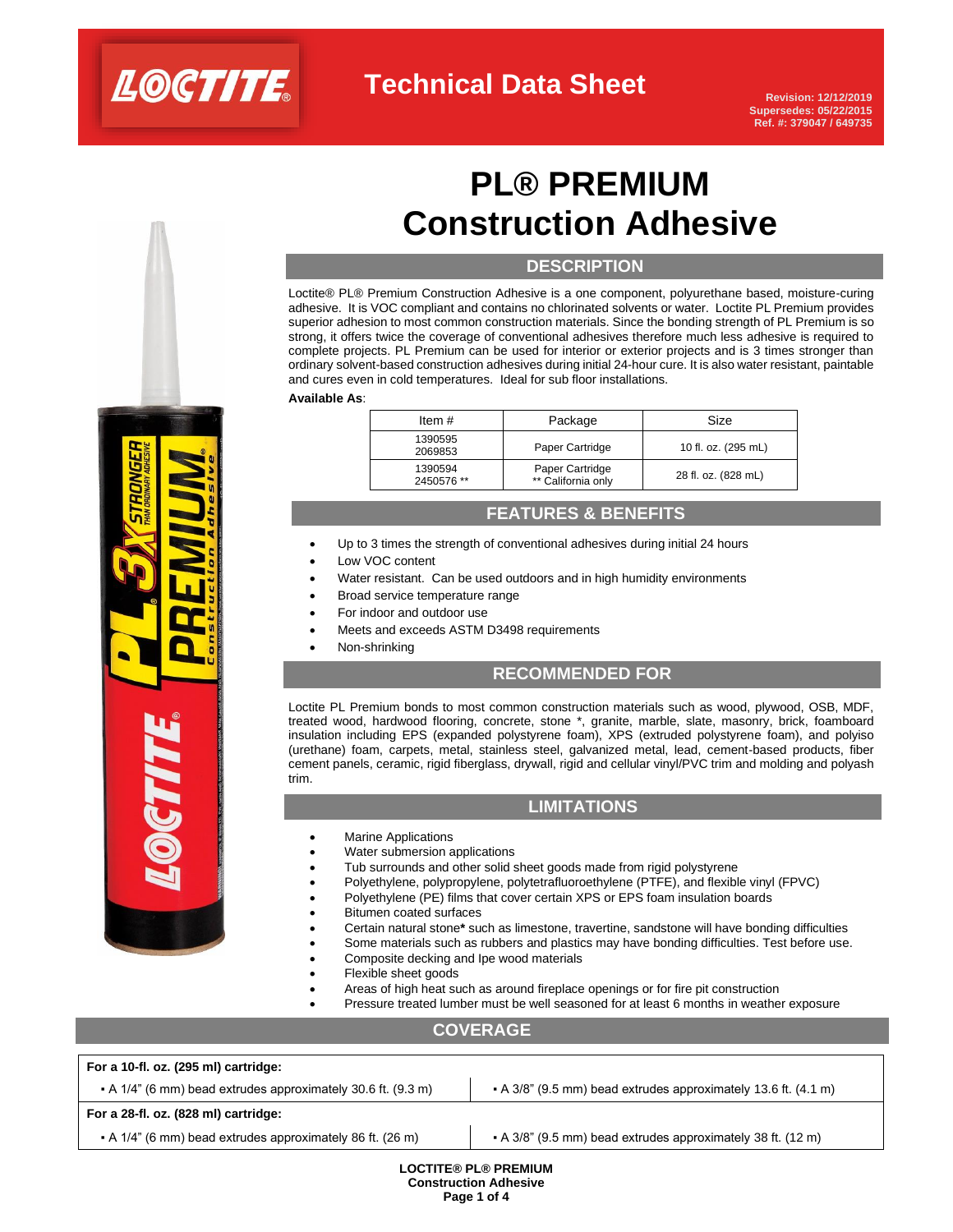

## **Technical Data Sheet**

## **TECHNICAL DATA**

| <b>Typical Uncured Physical Properties:</b>                                                                                              |                                                  | <b>Typical Application Properties</b> |                                                                                                                                                     |  |
|------------------------------------------------------------------------------------------------------------------------------------------|--------------------------------------------------|---------------------------------------|-----------------------------------------------------------------------------------------------------------------------------------------------------|--|
| Color:<br>Appearance:                                                                                                                    | Tan<br>Thick paste                               | <b>Application Temperature:</b>       | Adhesive should be above $41^{\circ}F$ (5°C) and below<br>95°F (35°C) for optimal performance. (See Cold<br><b>Weather Application</b> )            |  |
| Base:                                                                                                                                    | Polyurethane<br>Formaldehyde / Asbestos free     | Odor:                                 | Aromatic / Minimal                                                                                                                                  |  |
| Viscosity:                                                                                                                               | 555,000 cps                                      | Open Time:                            | 15-20 minutes*                                                                                                                                      |  |
| Specific Gravity:                                                                                                                        | 1.3                                              | Repositioning Time:                   | 30-45 minutes*                                                                                                                                      |  |
| <b>VOC Content:</b>                                                                                                                      | <3% by weight (CARB)<br>76 g/L (SCAQMD)          | Clamping Time:                        | 24 hours                                                                                                                                            |  |
| VOC Content: ** CA only                                                                                                                  | 2.3% by weight (CARB)<br>65 g/L (SCAQMD)         |                                       |                                                                                                                                                     |  |
| Shelf Life:                                                                                                                              | 12 months from date of manufacture<br>(unopened) | Cure Time**:                          | 24 to 48 hours* at 78°F (25°C) and 50% RH<br>*Time is dependent upon temperature,<br>humidity, porosity of substrate and amount of<br>adhesive used |  |
| Lot Code Explanation:                                                                                                                    | HE9038R302                                       | Clean Up:                             | Clean up uncured adhesive residue with                                                                                                              |  |
| 9 = Last Digit of Year of Manufacture<br>$038$ = Day of Manufacture based on 365 days per year<br>For example: $9038 =$ February 7, 2019 |                                                  | using a sharp-edged tool.             | mineral spirits. Scrape away cured adhesive                                                                                                         |  |

**\*** Time is dependent upon temperature, humidity, porosity of substrate and amount of adhesive used

**\*\*** Cure time is significantly increased in cold temperatures and/or low humidity conditions

| <b>Typical Cured Performance Properties</b>                                          |                                                                      |                                                                                             |                                                                                                                     |                                                       |
|--------------------------------------------------------------------------------------|----------------------------------------------------------------------|---------------------------------------------------------------------------------------------|---------------------------------------------------------------------------------------------------------------------|-------------------------------------------------------|
| Color:<br>Cured form:<br>Service Temperature:                                        | Tan<br>Non-flammable, rubbery solid<br>-40°F (-40°C) to 160°F (71°C) | Water Resistance:<br>Applicable Specifications:                                             | Yes<br><b>ASTM D 3498</b><br>٠<br>APA AFG-01<br>$\blacksquare$<br><b>ASTM C 557</b><br><b>Green Guard Certified</b> |                                                       |
| <b>Compression Shear Strength, ASTM D3498:</b><br>Douglas Fir to Douglas Fir plywood |                                                                      | <b>Compression Shear Strength to Various Substrates:</b>                                    |                                                                                                                     |                                                       |
| Dry Lumber Bonding                                                                   | 638 psi (4.4 N/mm <sup>2</sup> )                                     | OSB to expanded cellular PVC<br>(24-hour cure)                                              |                                                                                                                     | 263 psi (1.8 N/mm <sup>2</sup> )<br>Wood failure      |
| Wet Lumber Bonding                                                                   | 404 psi (2.8 N/mm <sup>2</sup> )                                     | PVC trim molding to pine (24-hour cure)                                                     |                                                                                                                     | 305 psi (2.1 N/mm <sup>2</sup> )                      |
| Frozen Lumber Bonding                                                                | 773 psi (5.3 N/mm <sup>2</sup> )                                     | Fiber cement to Douglas Fir plywood<br>(7-day cure)                                         |                                                                                                                     | 305 psi (2.1 N/mm <sup>2</sup> )<br>Substrate failure |
| <b>Gap Filling</b>                                                                   | 468 psi $(3.2 \text{ N/mm}^2)$                                       | Fiber cement to Douglas Fir plywood (14-day cure<br>followed by water immersion and drying) |                                                                                                                     | 377 psi (2.6 N/mm <sup>2</sup> )<br>Wood failure      |
| Moisture Resistance                                                                  | 585 psi (4.0 N/mm <sup>2</sup> )<br>no delamination                  |                                                                                             |                                                                                                                     |                                                       |
| Bond Strength Development* @ 73°F (23°C):<br>Douglas Fir to Douglas Fir plywood      |                                                                      | Stone Bonding: Compression Shear Strength:                                                  |                                                                                                                     |                                                       |
| 6 hours cure                                                                         | 208 psi (1.4 N/mm <sup>2</sup> )                                     | Granite (unpolished) to Douglas fir plywood<br>(7-day cure)                                 |                                                                                                                     | 467 psi (3.2 N/mm <sup>2</sup> )                      |
| 8 hours cure                                                                         | 279 psi (1.9 N/mm <sup>2</sup> )                                     | Marble (unpolished) to Douglas fir plywood<br>(7-day cure)                                  |                                                                                                                     | 542 psi (3.7 N/mm <sup>2</sup> )                      |
| 16 hours cure                                                                        | 450 psi (3.1 N/mm <sup>2</sup> )                                     | Granite to Granite (unpolished),<br>7-day cure followed by 24 hours water immersion         |                                                                                                                     | 371 psi (2.6 N/mm <sup>2</sup> )                      |
| 24 hours cure                                                                        | 542 psi (3.6 N/mm <sup>2</sup> )                                     | Marble to Marble (unpolished),<br>7-day cure followed by 24 hours water immersion           |                                                                                                                     | 305 psi (2.1 N/mm <sup>2</sup> )                      |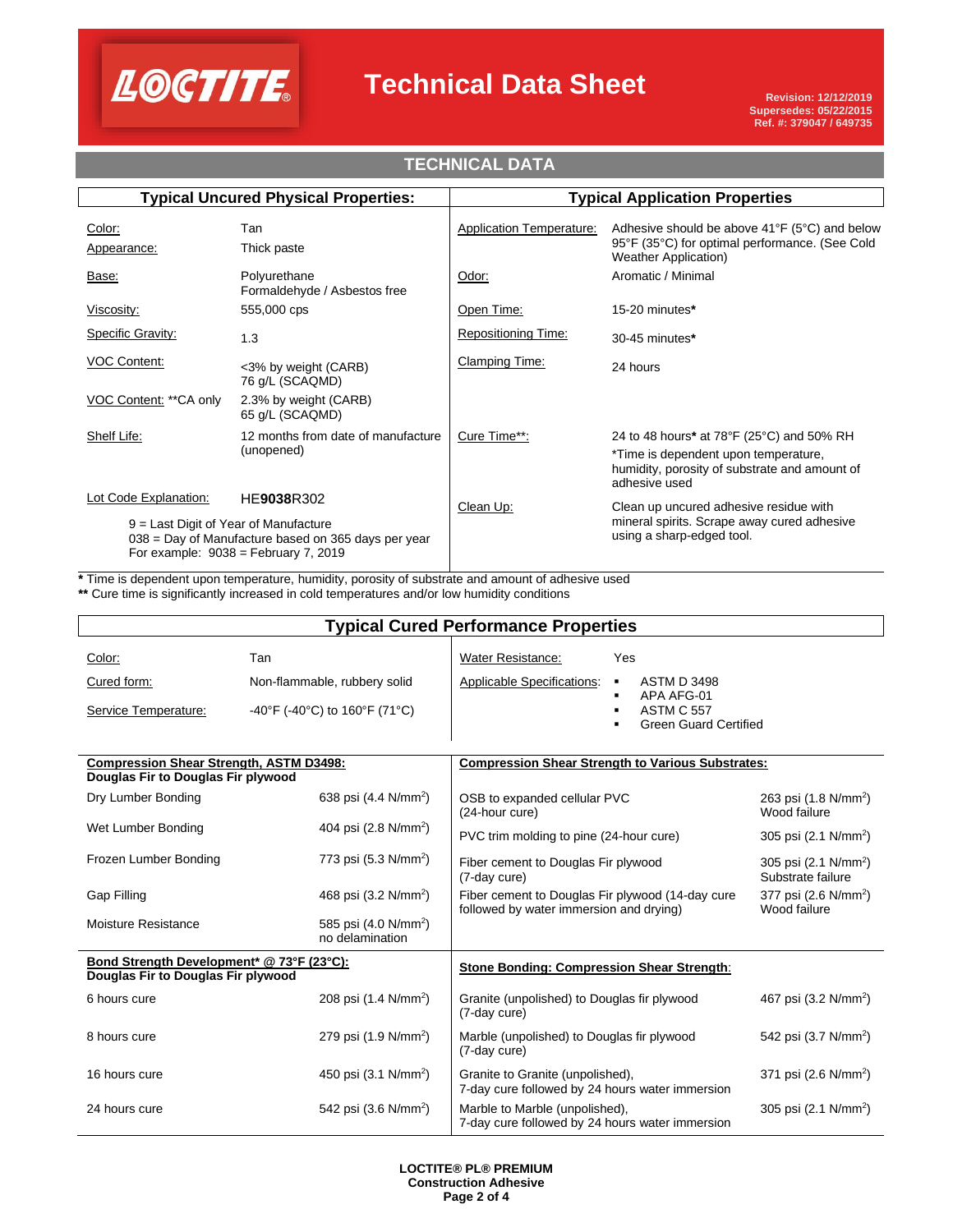

## **Technical Data Sheet**

## **TECHNICAL DATA TECHNICAL DATA**

#### **Tensile Shear Strength (Lap Shear Strength):**

Douglas Fir Plywood to stainless steel

Douglas Fir Plywood to hot galvanized steel

590 psi  $(4.1 \text{ N/mm}^2)$  - Wood failure

 $512$  psi (3.5 N/mm<sup>2</sup>) - Wood failure

| <b>Compression Shear Strength, APA AFG-01:</b><br>(Bond area = $1.5$ in <sup>2</sup> ) | Douglas Fir to Douglas Fir plywood | <b>Southern Yellow Pine to</b><br><b>Southern Yellow Pine</b> |
|----------------------------------------------------------------------------------------|------------------------------------|---------------------------------------------------------------|
| Dry Lumber Bonding                                                                     | 890 lbs.                           | No data                                                       |
| Wet Lumber Bonding                                                                     | 785 lbs.                           | 593 lbs.                                                      |
| Frozen Lumber Bonding                                                                  | 837 lbs.                           | 762 lbs.                                                      |
| Moisture Resistance                                                                    | 911 lbs.                           | No data                                                       |
| <b>Oxidation Resistance</b>                                                            | Passed                             | Passed                                                        |

## **DIRECTIONS**

#### **Tools Typically Required:**

Utility knife, caulking gun, tool to puncture cartridge seal, plant mister bottle containing water.

#### **Safety Precautions:**

Wear gloves to avoid skin contact. Cured adhesive on bare skin will not come off immediately with washing and may cause skin to darken. Cured adhesive and discoloration will come off of skin in about 3 days.

#### **Preparation:**

To ensure positive adhesion it is recommended to use adhesive above 41°F (5°C). For easier application, ensure the product temperature is 59°F (15°C) or higher. Surfaces must be clean and free of frost, standing water, grease, dust and other contaminants. Pre-fit all materials and protect finished surfaces. Cut nozzle at a 45° angle to required opening, usually ¼ inch or wider. Puncture the inner seal of the cartridge. The foil seal must be completely opened using a tool of similar size as the opening. Be very careful not to allow PL Premium to cure on a finished surface.

#### **Cold Weather Use:**

Cold Weather application is possible down to 19°F (-7°C) ambient conditions. Adhesive product must be kept above 45°F (7°C) during application and all bonding surfaces must be free of snow, ice and frost prior to use. Cold weather conditions will slow cure times.

#### **General Application:**

Apply adhesive to one surface of the material being bonded. Press the surfaces firmly together within 15 to 20 minutes. Materials may be repositioned within 30 to 45 minutes after applying the adhesive. If bonding two non-porous surfaces (such as foam, metal or rigid fiberglass) or under very dry conditions (less than 30% relative humidity), add water in the form of a very light or atomized spray from a plant mister bottle to the extruded adhesive. Follow same procedure if bonding large size sheet goods. The repositioning time will then be reduced to less than 15 minutes. Use mechanical support for 24 hours while the adhesive cures. Cure time is dependent upon temperature, humidity, porosity of substrate and amount of adhesive used. Low temperature and humidity will slow cure time. When bonding EPS and XPS foam insulation, avoid cure and surface temperatures above 90°F (32°C) as this may cause cavitation of the foam. User is responsible for determining suitable and acceptable results for their intended project. Test before use.

#### **Sub Floor Installations:**

Apply a continuous line of adhesive (1/4" thickness minimum but not greater than 3/8") to joists/framing members, or a serpentine pattern to wide areas; and a continuous or spaced line of adhesive (1/8" thick minimum) in grove of tongue-and-groove panels. Apply enough adhesive to install ONLY one or two panels at a time depending upon prevailing conditions. Each panel must be positioned and fastened in place within 15 minutes of applying adhesive to ensure maximum bond before proceeding to the next. Follow APA Glued Floor System guide for detailed gluing and fastening schedules for the type of floor being installed.

#### **Clean-up:**

Clean tools and adhesive residue immediately with mineral spirits. Loctite® PL® Premium can be removed mechanically once cured. Solvents have little to no effect on cured adhesive.

## **STORAGE & DISPOSAL**

Not damaged by freezing. Store product at standard conditions which are defined as  $72^{\circ}F \pm 4^{\circ}F (22^{\circ}C \pm 2^{\circ}C)$  and <50% relative humidity. After completion of work, seal cartridge nozzle tightly with aluminum foil. Wrap the foil tightly around the nozzle and seal it with tape. Applying petroleum jelly around the opening before sealing with aluminum foil can create a more airtight seal. Product cures with exposure to moisture. Use an approved hazardous waste facility for disposal.

> **LOCTITE® PL® PREMIUM Construction Adhesive Page 3 of 4**